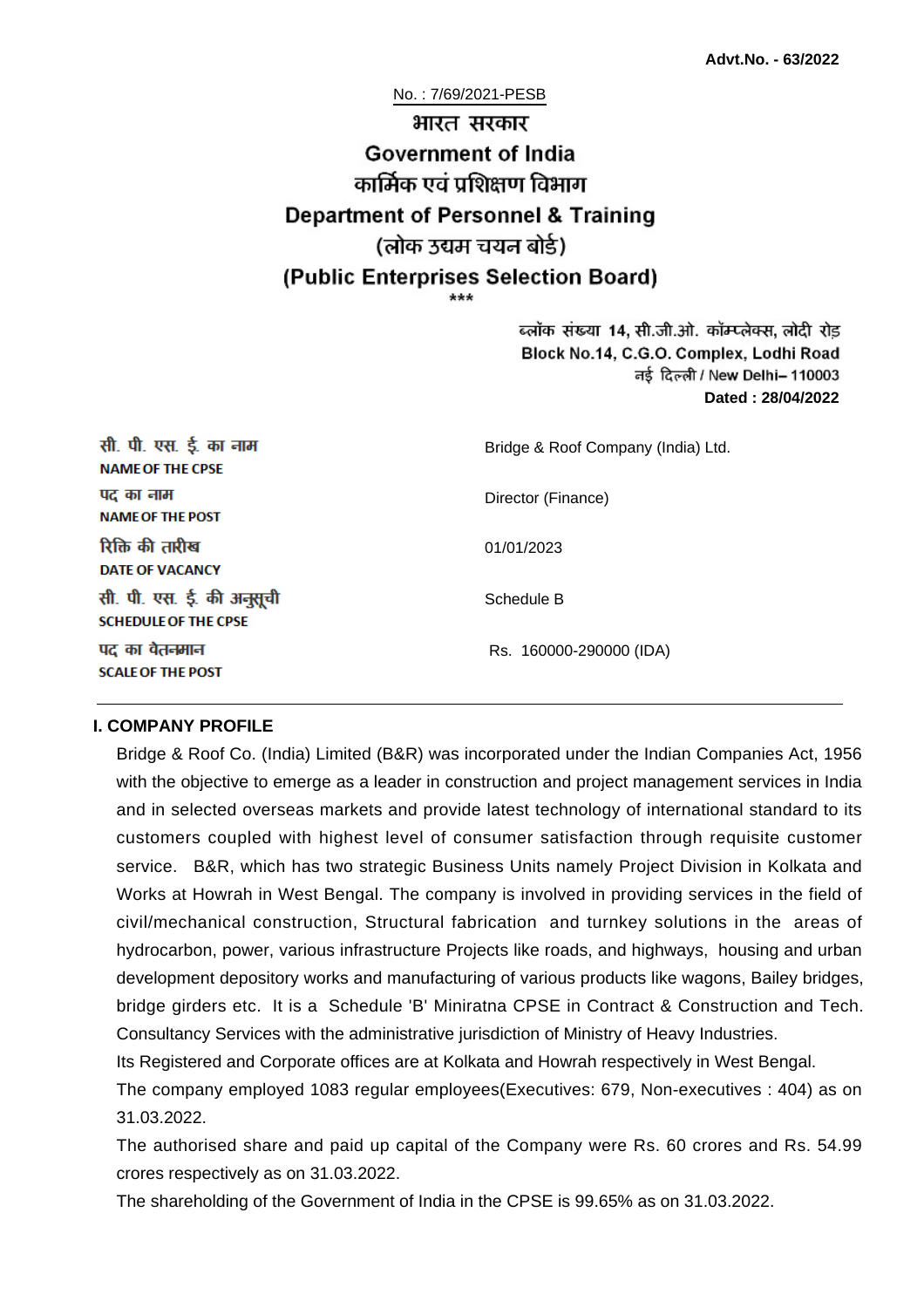### **II. JOB DESCRIPTION AND RESPONSIBILITIES**

Director (Finance) is a member of the Board of Directors and reports to Chairman and Managing Director. He/She is overall in charge of the finance and accounts of the organization and is responsible for evolving and formulating policies related to finance and accounts as well as implementation thereof.

### **III. ELIGIBILITY**

**1. AGE :** On the date of occurrence of vacancy (DOV)

| Age of superannuation 60 years |                                                                                             |                |                                                                                             |
|--------------------------------|---------------------------------------------------------------------------------------------|----------------|---------------------------------------------------------------------------------------------|
| <b>Internal</b>                |                                                                                             | <b>Others</b>  |                                                                                             |
| <b>Minimum</b>                 | <b>Maximum</b>                                                                              | <b>Minimum</b> | <b>Maximum</b>                                                                              |
| 40                             | 2 years residual service as on<br>the date of vacancy w.r.t. the<br>date of superannuation. | 40             | 3 years residual service as on<br>the date of vacancy w.r.t. the<br>date of superannuation. |

### **2. EMPLOYMENT STATUS:**

The applicant must, on the date of application, as well as on the date of interview, be employed in a regular capacity – and **not** in a contractual/ad-hoc capacity – in one of the followings:-

(a) Central Public Sector Enterprise (CPSE) (including a full-time functional Director in the Board of a CPSE);

(b) Central Government including the Armed Forces of the Union and All India Services;

(c) State Public Sector Enterprise (SPSE) where the annual turnover is \***Rs 1000 crore or more**;

(d) Private Sector in company where the annual turnover is **\*Rs 1000 crore or more**. **Preference would be given to candidates from listed Companies**

(\* The average audited annual turnover of three financial years preceding the calendar year in which the post is advertised shall be considered for applying the approved limits)

### **3. QUALIFICATION:**

(i) The applicant should be a Chartered Accountant or Cost Accountant or a full time MBA/PGDM course with specialization in Finance with good academic record from a recognized University/Institution. Preference would be given to Chartered Accountant.

(ii) Officers of Organized Group 'A' Accounts Services [i.e. Indian Audit and Accounts Service, Indian Defence Accounts Service, Indian Railway Accounts Service, Indian Civil Accounts Service, Indian P&T

Accounts & Finance Service and Indian Cost Accounts Service] working in the appropriate level are exempted from these educational qualifications.

(iii) Further, applicants from the Central Govt./Armed Forces of the Union/All India Services, will also be exempted from the educational qualifications as per (i) above provided the applicants have 'the relevant

experience' as mentioned in Para 4(iii) below.

In respect of applicants from Organized Group 'A' Accounts Services/Central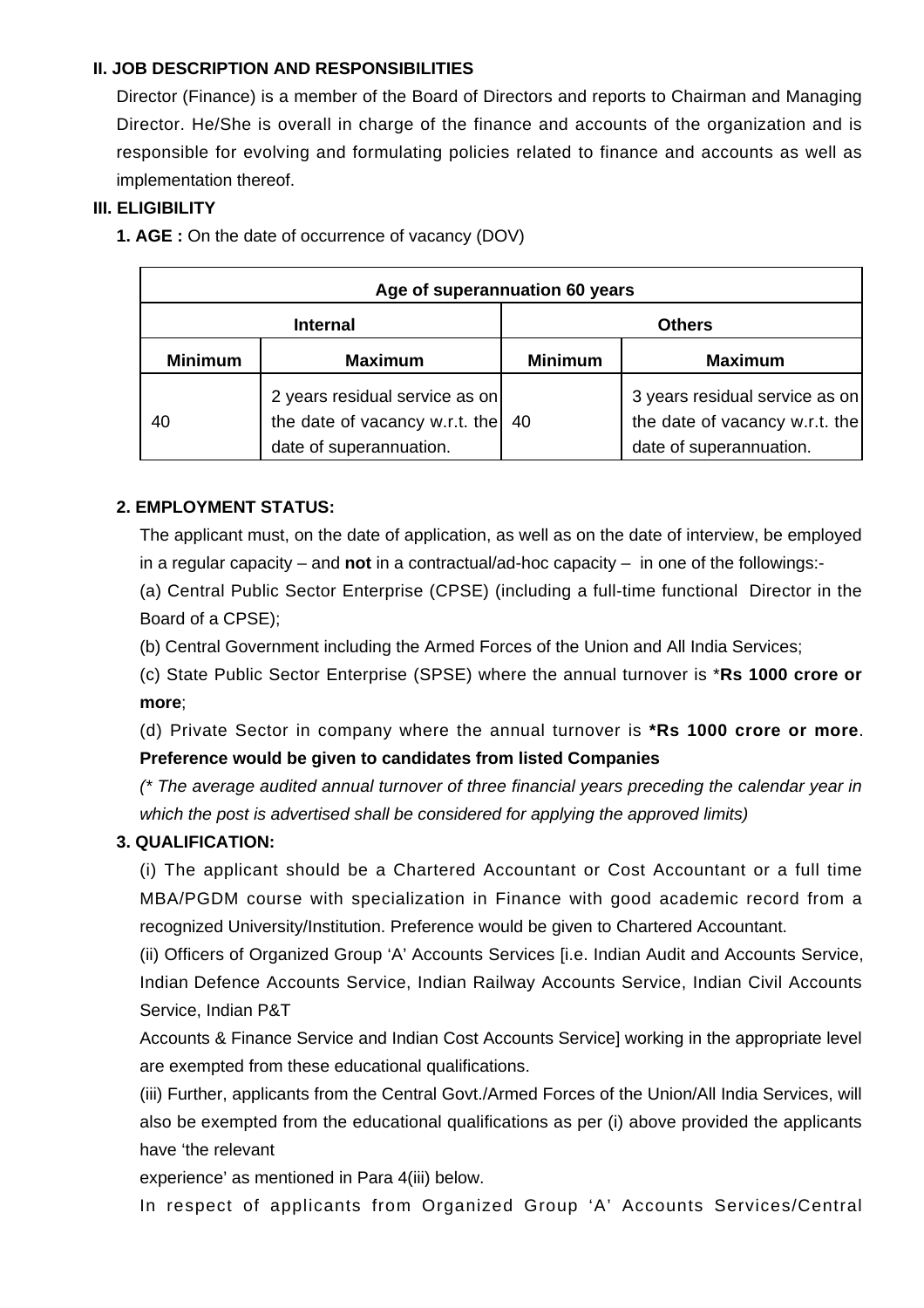Government/Armed Forces of the Union/All India Services, Chartered Accountant/Cost Accountant/MBA/PGDM will be a desirable educational qualification.

### **4. EXPERIENCE:**

(i) The applicant should have at least five years of cumulative experience at a senior level during the last ten years in the area of Corporate Financial Management/ Corporate Accounts in an organization of repute.

(ii) Applicants from Organized Group 'A' Accounts Services should have at least five years cumulative experience at a senior level during the last ten years in the area of Corporate Financial Management/ Corporate Accounts.

(iii) 'The relevant experience' in respect of applicants from Central Government/Armed Forces of the Union/All India Services would include at least seven years of cumulative experience at a senior level during the last ten years in the area of Corporate Financial Management/ Corporate Accounts.

### **5. PAY SCALE:**

### **(a)Central Public Sector Enterprises-**

#### **Eligible Scale of Pay**

- (i) Rs. 6250-7475 (IDA) Pre 01/01/1992
- (ii) Rs. 8520-10050 (IDA) Post 01/01/1992
- (iii) Rs. 18500-23900 (IDA) Post 01/01/1997
- (iv) Rs. 43200-66000 (IDA) Post 01/01/2007
- (v) Rs. 100000-260000 (IDA) Post 01.01.2017
- (vi) Rs. 14300-18300 (CDA) Pre-revised
- (vii) Rs. 37400-67000 + GP 8700 (CDA)
- (viii) Rs. 123100-215900 (Level 13) CDA

The minimum length of service required in the eligible scale will be one year for internal candidates, and two years for others as on the date of vacancy.

**(b)**

**(i) Applicants from Central Government / All India Services** should be holding a post of the level of Director in Government of India or carrying equivalent scale of pay on the date of application.

**(ii) Applicants from the Armed forces of the Union** should be holding a post of the level of Brigadier in the Army or equivalent rank in Navy/Air Force on the date of application.

**(c)**

 **Applicants from State Public Sector Enterprises/ Private Sector** should be working at Board level position or at least a post of the level immediately below the Board level on the date of application.

### **6. CONDITION OF IMMEDIATE ABSORPTION FOR CENTRAL GOVERNMENT OFFICERS**

Central Government Officers, including those of the Armed Forces of the Union and the All India Services, will be eligible for consideration only on immediate absorption basis.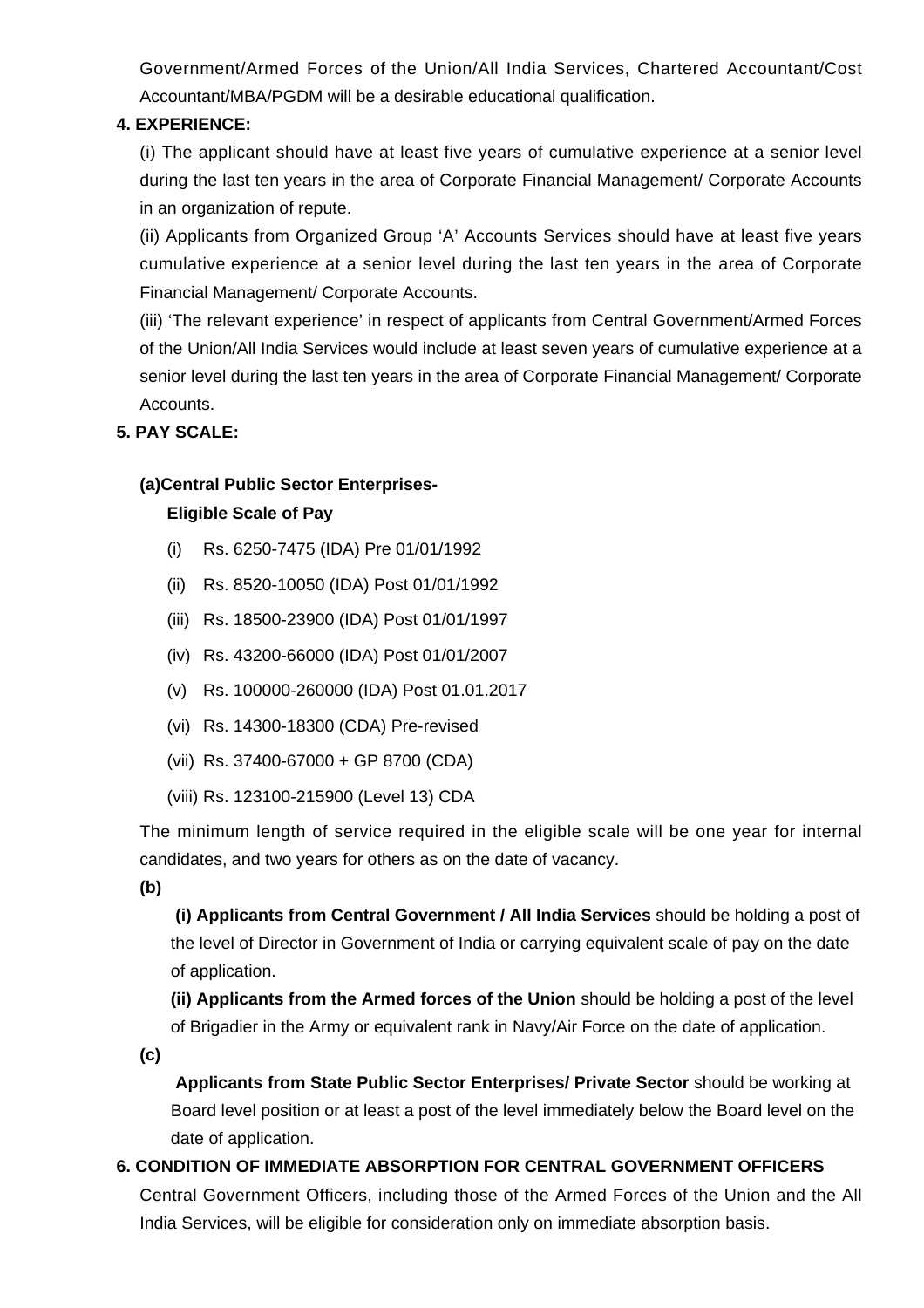### **IV. DURATION OF APPOINTMENT**

The appointment shall be for a period of five years from the date of joining or upto the date of superannuation or until further orders, whichever is earlier.

### **V. SUBMISSION OF APPLICATIONS**

### **Applicants should submit their applications on-line only as per the format.**

**1.** The applicants should submit their applications through proper channel as follows:

(a) Government Officers, including those of the Armed Forces of the Union and All India Services: through Cadre Controlling authority;

- (b) CMDs/MDs/Functional Directors in CPSE: through the concerned Administrative Ministry;
- (c) Below Board level in CPSE: through the concerned CPSE;

(d) CMDs/MDs/Functional Directors in State PSE: through the concerned Administrative Secretary and Cadre Controlling Authority, if any, of the State Government;

(e) Below Board level in SPSE: through the concerned SPSE;

(f) Private Sector: directly to the PESB.

**2**. Applicants from Private Sector must submit the following documents along with the application form:

(a) Annual Reports of the Company in which currently working for the 3 financial years preceding the calendar year in which the post is advertised **(please provide URL or attach/enclose copies);**

(b) Whether the company is listed or not; if yes, the documentary proof **(please provide URL or attach/enclose copies);**

(c) Evidence of working at Board level or at least a post of the level immediately below the Board level;

(d) Self-attested copies of documents in support of age and qualifications;

(e) Relevant Jobs handled in the past with details.

### **VI. UNDERTAKING BY THE APPLICANT**

An applicant has to give an undertaking as a part of the application that he/she will join the post, if selected. If an applicant does not give such undertaking, the application would be rejected.

## **1. For candidates from Central Government/Armed Forces of the Union/ All India Services**

(a) The appointment is on immediate absorption basis.

(b) If a candidate conveys his/her unwillingness to join after the interview is held, he/she would be debarred for a period of two years from the date of interview, for being considered for a Board level post in any CPSE.

(c) Further, if a candidate conveys his/her unwillingness to join after the issue of offer of appointment, he/she would be debarred for a period of two years from the date of offer of appointment for being considered for a Board level post in any CPSE.

### **2. For candidates from CPSE**

a. If a candidate conveys his/her unwillingness to join after the interview is held, he/she would be debarred for a period of two years from the date of interview, for being considered for a Board level post in any CPSE other than the one to which the candidate belongs.

b. Further, if a candidate conveys his/her unwillingness to join after the issue of offer of